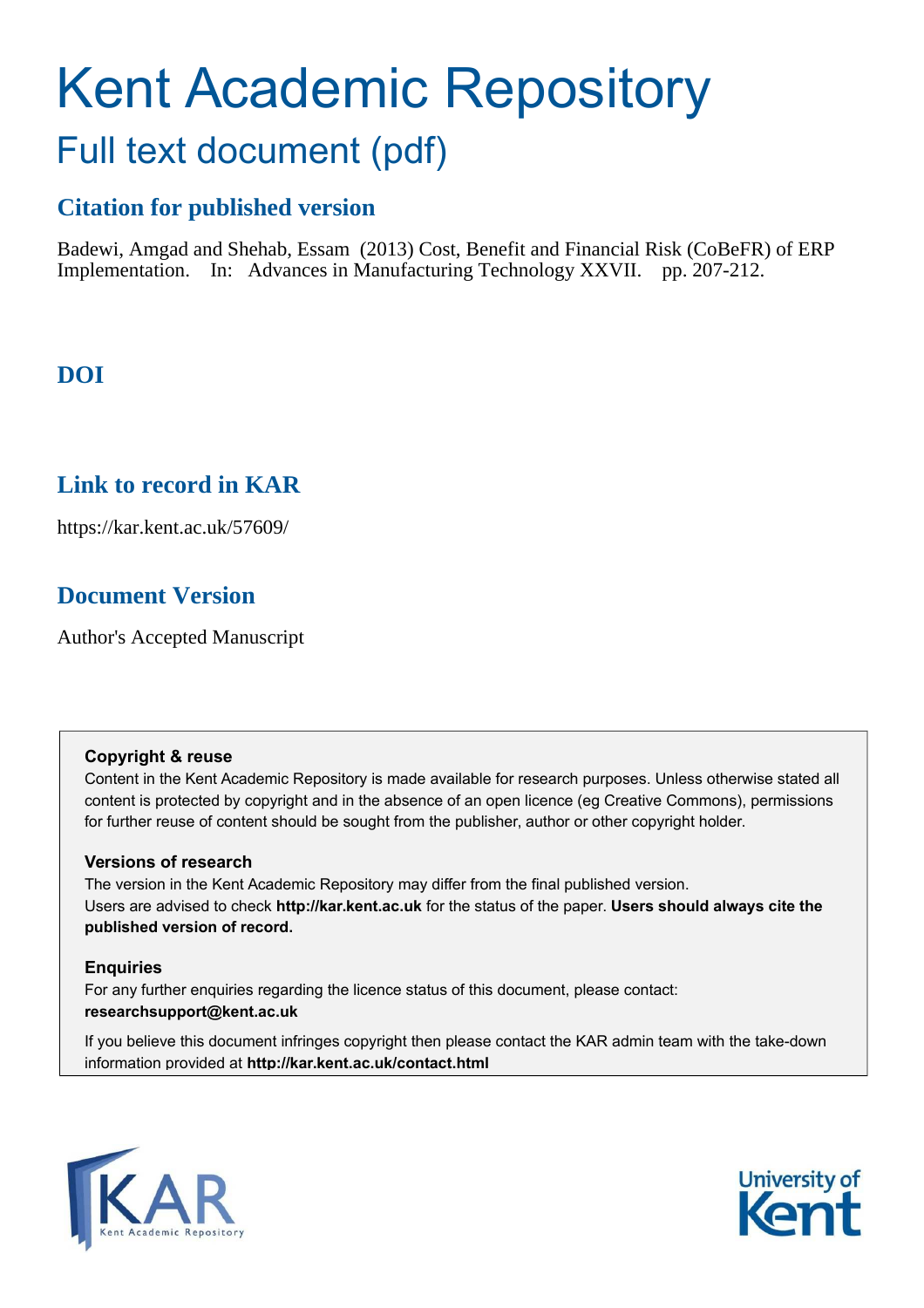#### **COST, BENEFIT, AND FINANCIAL RISK (COBEFR) OF ERP IMPLEMENTATION**

Amgad Badewi Manufacturing and Materials Department Bedford, MK43 0AL, UK [a.badewi@cranfield.ac.uk](mailto:a.badewi@cranfield.ac.uk) 

Essam Shehab Manufacturing and Materials Department Cranfield University, Cranfield Cranfield University, Cranfield Bedford, MK43 0AL, UK e.shehab@cranfield.ac.uk

#### **ABSTRACT**

The purpose of this research is to develop Benefits, Costs, and Financial Risks (CoBeFR) model to show and measure the impact of ERP related decisions, such as degree of business process reengineering and the level of hardware investment, on the organisational financial value (OFV). OFV is based on current time value of money (i.e. interest rate), financial risk, and net cash flows emerged from ERP system. Financial risk, the sensitivity of the organisation net profit to changes in market conditions, is affected by organisational adoption of ERP system. The main conclusion is that there are interrelated impacts of ERP implementation decisions to the organisational financial value. Therefore, decision maker should look at the implementation decision from a new perspective which is Organisational Financial Value (OFV) perspective

**Keywords**: ERP, Cost, Benefit, Financial Risks.

#### **1 INTRODUCTION**

Since ERP is an integrated set of systems across the organisation, it is expected to have an impact on organisation (Hendricks et al., 2007). Benefits could be tangible, in monetary terms, such as increasing sales and decreasing cost or intangible, in non-monetary terms, such as improved customer satisfaction and improved internal processes (Murphy and Simon, 2002).

ERP system costs millions of pounds in its implementation in consulting, training, buying licenses, business process re-engineering, and software development (Daneva and Wieringa, 2008). Logically, these costs should be rationalized to get support from top management (Murphy and Simon, 2002). Furthermore, ERP has its risks on organisation. Since ERP implementation is a radical transformation and integration of organisation's business practices, failure in implementing ERP could push the organisation out of business (Davenport, 1998). Consequently, the decision related to ERP implementation should not only consider the expected benefits of it but also it should consider its costs and risks.

To combine benefits, costs, and financial risks of ERP implementation, it is proposed to use Net Present Value (NPV) approach. Net Present Value approach is, in itself, not new and it is the most common technique for evaluating ERP systems (Morgan, 2005; Wu et al., 2008). Net Present Value is a ubiquitous technique in valuing assets, determining the fair price of it, based on expected cash flows that are discounted by the required rate of return (Gitman and Zutter, 2012; Rosacker and Olson, 2008). Required rate of return is misunderstood for the current practitioners. It is translated in their minds as the time value of money or the interest on money borrowed. Accordingly, NPV will not be able to address the risk factor (Pindyck, 1993).

This study has used the traditional approach for valuing ERP projects but with using the required rate of return defined by Sharpe (1964). According to Sharpe (1964), the required rate of return from an asset is based on three factors: the free risk rate (time value of money or interest rate), the sensitivity of the earning of this asset to the market conditions (the volatility of the net income), and the market risk premium (the motivation to invest in the current conditions of the market). By this way, risks of ERP projects are integrated in the evaluation process by measuring the impact of ERP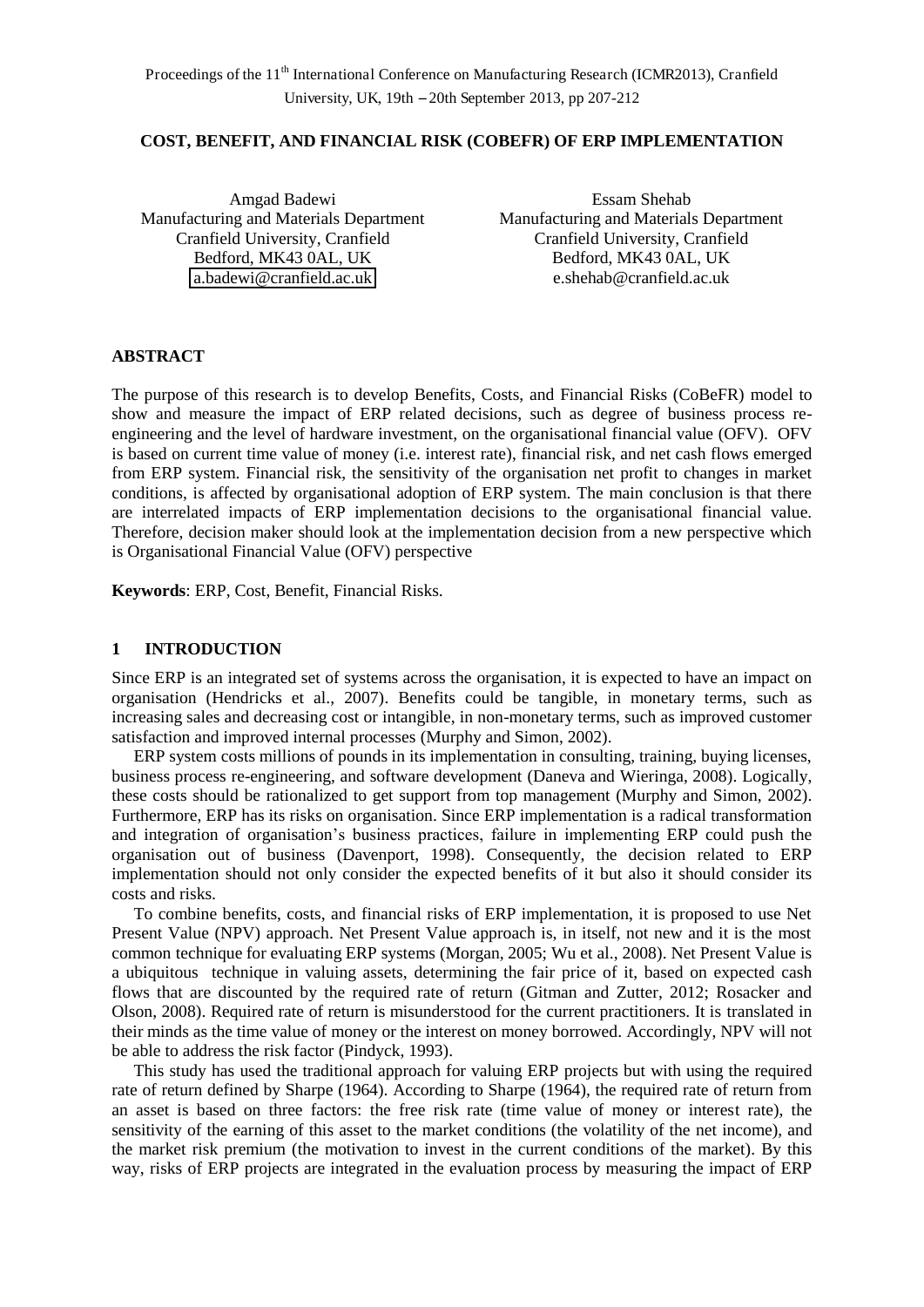implementation on the incremental firm Cash Flows (FCs) volatility. Other two factors, free risk rate and market risk premium, are not controllable by decision maker but they can affect only the timing of investing in ERP project. At the end, this model could combine benefits, costs, and financial risks into a single equation to show how ERP project could affect the financial value of the organisation. In other words, this model could help us know how ERP can affect the cash flows of the firm across the time with considering the additional risk of implementing ERP.

#### **2 LITERATURE REVIEW**

There are different approaches used to evaluate IT Projects. They can be classified into a couple of groups (Rosacker and Olson, 2008): Financial and Economic approaches and Qualitative approaches. Qualitative Evaluation approaches focuses on qualitative models. These approaches are criticized because they mainly depend on ERP software and not on how benefits can be realized from it. Furthermore, these approaches cannot be easily understood by non-IT managers to evaluate ERP Investments (Morgan, 2005). Moreover, these approaches do not address the cost of implementing ERP in depth. As a result, this research will focus on Financial and Economic Models rather than the qualitative models. Financial numbers could be easily understood by top management (Morgan, 2005). In addition, financial numbers enable the top management to prioritize ERP project in the organisation across other projects. Moreover, the ability to evaluate ERP in dollars could make a sense for decision makers and portfolio managers. Consequently, this research will focus on financial and economic measures.

<span id="page-2-0"></span>Financial and Economic models are based on financial criteria such as Cost Benefit Analysis, Budgetary Constraint, Payback, Internal Rate of Return (IRR) (Rosacker and Olson, 2008) and Valuation models (Pindyck, 1993). Although these models, except valuation modes, are valuable for managers because it translates the IT projects into monetary term, they do not provide any information regarding the timing of cash flows, financial risks, and project interdependencies. This research project will follow the financial and economic approach but with taking into consideration these missing points through using valuation models.

Information Economics, introduced by Parker and Benson (1987) to value IT Projects, is, basically, nothing but benefit/cost technique that takes into consideration the risk factor. Valuation models have two perspectives: Market reaction perspective (Ranganathan and Brown, 2006) and Fair Value perspective. Market reaction models are more based on the perceptions of investors in the market toward the Information Technology/ERP implementation announcements. Based on efficient market hypothesis, prices reflect the true value of the organisation based on the current available information (Fama et al., 1969). But this is not the case in the real life, stock prices do not necessary reflect the true value of the firm (Malkiel, 2003). Moreover, these models do not focus on the ERP project itself; rather, it focuses on the market condition and investors' perceptions. On contrary, this research focuses on what and how fair value of organisation changes because of taking different decisions in ERP implementation process. Therefore, this research comes to fulfil this research gap.

#### **3 ERP LIFE CYCLE PERFORMANCE**

ERP system is a new capability for an organisation to leverage its performance. Like any new IT capability embedded in the system (Thorp, 1998), ERP system decreases the organisational performance due to adaptation problems. According to thorp (1998), organisations need time to realize benefits from new IT capability. In the same vein, ERP system needs time for a full adaptation by the organisation.

As illustrated in **[Figure 1](#page-2-0)**, after a decline in the organisational performance due to incorporating new ERP system, organisation commences to adapt to new system. Once resistance to change reaches to level 0, organisational performance increases until it achieves its targeted performance. Unfortunately, this process is not guaranteed; many organisations could not increase the performance and the performance keeps declining until facing organisational bankruptcy (Davenport, 1998). Therefore, many organisations adopted benefit realisation methodology to manage this process (Breese, 2012)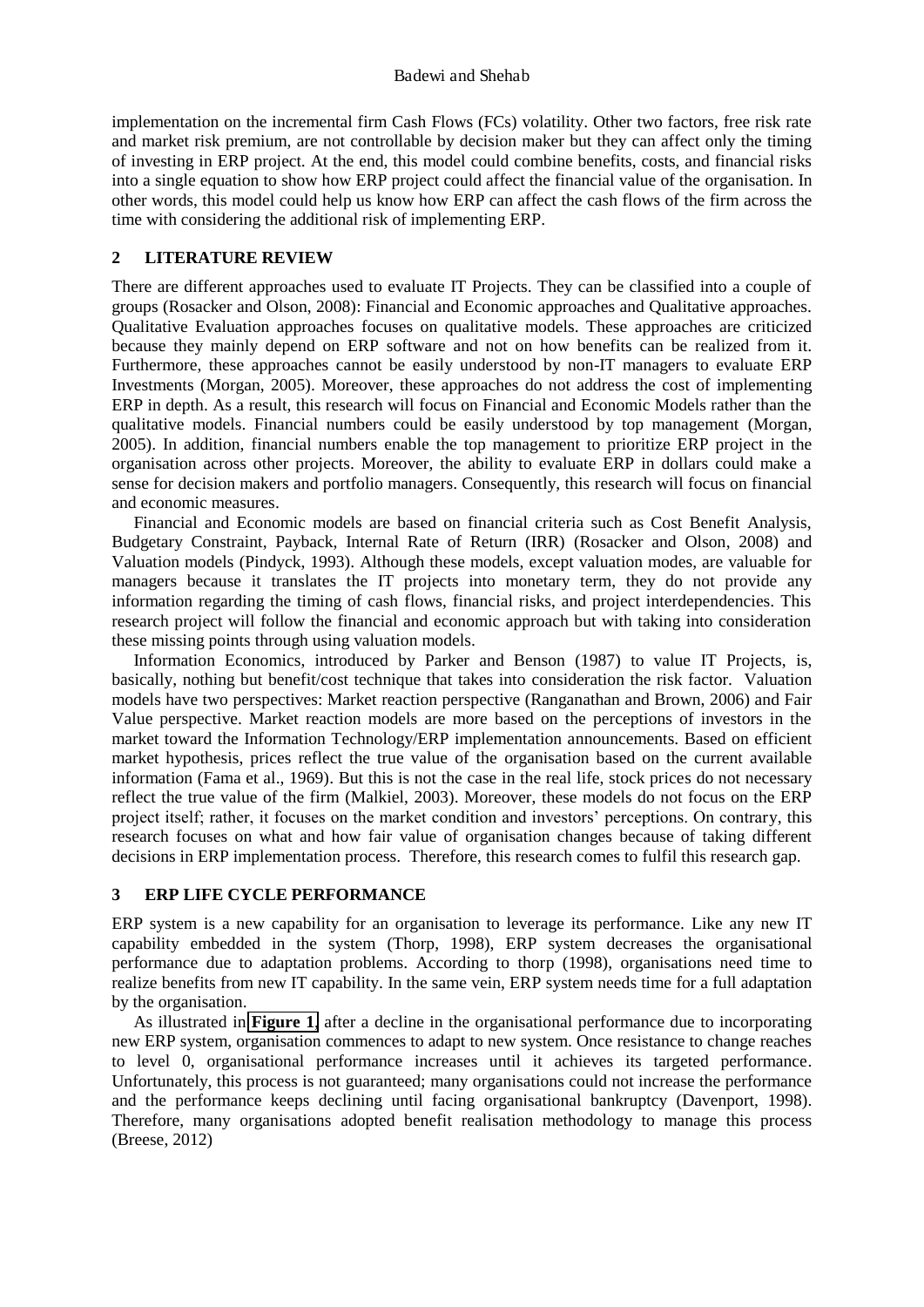

Figure 1: ERP Performance Lifecycle

#### **4 COST, BENEFIT, AND FINANCIAL RISK (COBEFR) MODEL**

#### **4.1 Mathematical Representation of the model**

Net Present Value (NPV) considers cash inflows, cash outflows, and cost of capital. The essence of NPV is the time value of money. One sterling pound today is higher in value than one sterling pound next year because this pound could be invested and get interest after one year. Using the same logic, one pound after one year should be discounted to get the value of it today. Since calculating the value in the future is by multiplying the current value by  $(1+r)$ , discounting the future value to get the value today will be by dividing the future value by  $(1+r)$ . Since this amount could be received after more than one year, and the interest is compounded, the present value today will be calculated by dividing the future sum by  $(1 + r)^n$  where (r) is the required rate of return and (n) is the number of years. Therefore, the equation will be

Net Present Value = 
$$
\frac{\sum_{t}^{N} \frac{(BB_{t} - AC_{t})}{(1 + r_{t})^{t-n}}}{(1 + r_{t})^{n}} - \sum_{m_{1/2}}^{n} \frac{(BPRI + SWI + HWI)}{(1 + r_{t})^{m/12}}
$$
(4-1)

#### **First, the Present Value of Net Annual Benefit**

$$
\frac{\sum_{t}^{N} \frac{(BB_t - SRC_t)}{(1 + r_t)^{t-n}}}{(1 + r_t)^n}
$$
\n(4-2)

This is the operating net monetary benefit from the ERP but it is discounted by the required rate of return (r) to get the value of these benefits at the go – live phase.

: **Business Benefits**: it is the estimated monetary benefits in year (t) contingent upon the use of the new, or change in ERP

**Annual Cost**: it is the expenditure in year (t) needed to run the new ERP services and includes hardware and software maintenance and support staff expenses. It is function of level of hardware purchases, number of modules, and level of customization.

 $IBB<sub>t</sub> - SRC<sub>t</sub>$ ) it is the estimated Net Annual Benefit (NAB) in year (t)

**t** is the year of achieving the targeted benefit.

**n** is the number of years required for implementation

**t-n** is the incremental year number after the implementation date.

It is worth to notice that there are 3 stages: recovery stage, growth stage, and stability stage as illustrated in **[Figure 1](#page-2-0)**.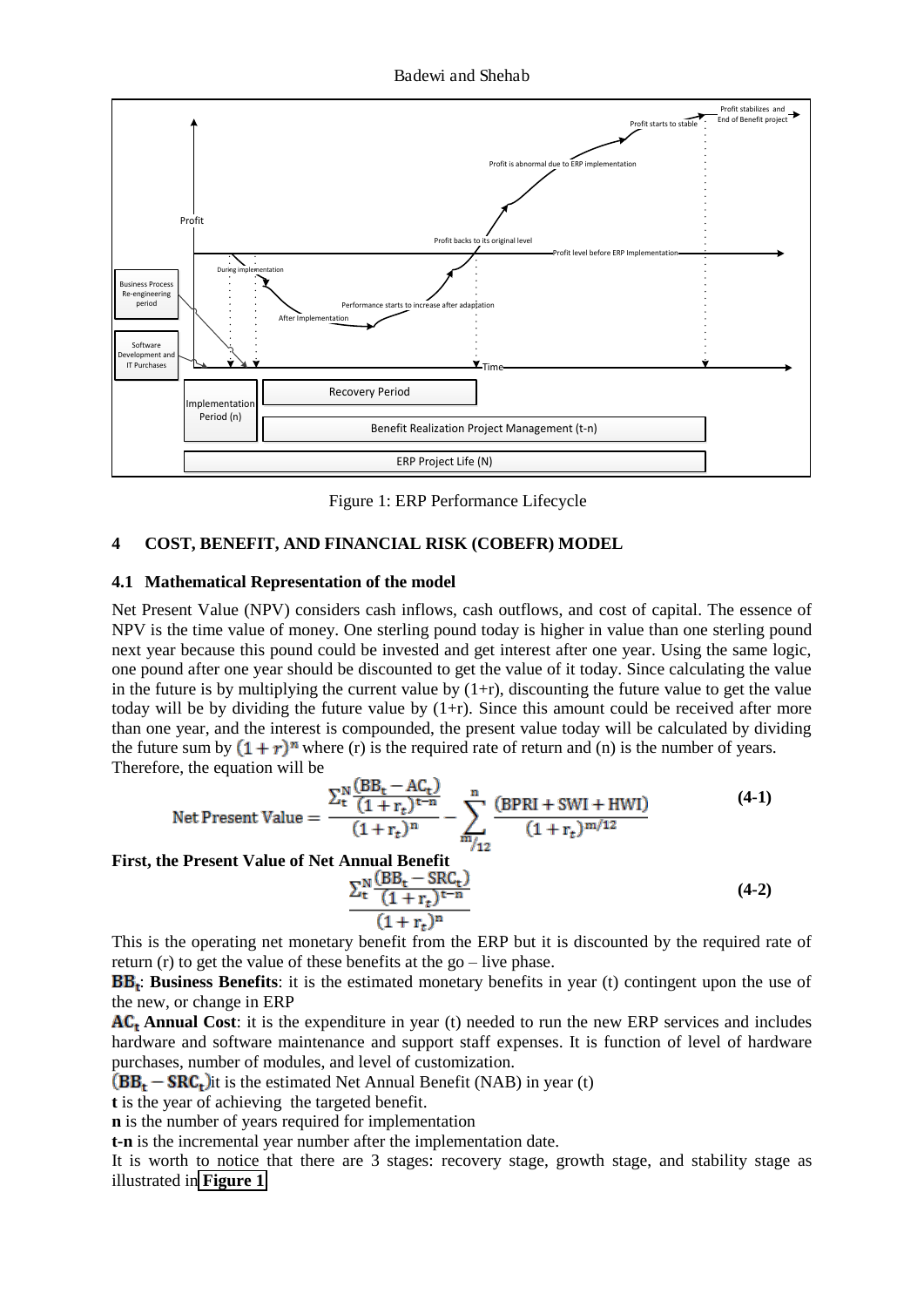$(1 + r_t)^{t-n}$  is the discounting factor of CF generated in time (t). However, this amount will come after go-live phase, which ends at year (n).

 $(1 + r_t)^n$  is the discounting factor of the value of NABs at time (n) today.

 $\mathbf{r}_t$  is the required rate of return at the year (t) from the IS project derived from Capital Asset Pricing Model (CAPM).

$$
r_t = R_F + \beta \times (r_m - R_F) \tag{4-3}
$$

 $\mathbf{R}_{F}$  is the risk free return. It is the return that the firm can get from investing in risk free investment (e.g. bank interest rate for savers or treasury bills return)

 $\mathbf{r}_{\mathbf{m}}$  is the expected return from investing in the average stock market. This considers the current market condition.

 $(\mathbf{r_m} - \mathbf{R_F})$  is the market risk premium. In other words, how much incremental interest rate is required to motivate normal investor to invest in the market instead of in free risk financial instruments such as banks or treasury bills? This per cent is published in financial journals

 $\beta$  is the relative measure of risk. In other words, it is the new volatility of CF of the firm because of implementing the ERP project.

#### **Second, the initial cost of acquiring/customizing the system**

$$
\sum_{m_{/12}}^{n} \frac{(BPRI + SWI + HWI)}{(1+r)^{m/12}}
$$
 (4-4)

**BPRI: Business Process Re-engineering Investment**: This cost includes the training cost, consultation fees, and below-average performance (as opportunity cost). It is based on complexity factors such as number of processes, number of people, level of IS readiness, learning curve of the people in the process, and the degree of change required.

**SWI: Software Investment:** Investments in Software are considered such as investment in software purchases, customization in system fees, training on the software, consultation fees, de-activating the old system, and system configuration expenses.

: **Hardware Investment**: it is the funds required to invest in infrastructure and additional computers or hardware facilities.  $\mathbf{m}$  is the number of months required to implement the project.

#### **4.2 Graphical Representation of the model**

Graphical representation of the model, as illustrated in [Figure 2,](#page-4-0) describes the components of Net Present Value (NPV) of ERP project. NPV measures how ERP could increase the shareholders' wealth (Gitman and Zutter, 2012). NPV could be expressed as how much the firm could gain in money from the project after covering its initial and operating expenses and covering the cost of finance. As explained earlier, cost of finance depends on time value of money, market condition for investment, and relative financial risk of the project on the organisation's cash flow. Indeed, NPV consists of 3 components: Initial Cost, Net Annual Benefit (NAB), and Required Rate of Return.

<span id="page-4-0"></span>Initial cost includes all initial cost required to implement ERP. This cost could be categorized into Software Investment (SWI), Business Process Re-engineering Investment (BPRI), and Hardware Investment (HWI). Software Investment (SWI), investments in purchasing; configuring; deploying; and training, is negatively correlated with Business Process Re-engineering investment (BPRI) (Fryling, 2010) because fewer changes in software will increase the investment in BPR to fit software with the organisation's processes (Brehm et al., 2001). Nevertheless, Hardware Investment (HWI) is assumed to be fixed and not to be subject to economies of scale due to ERP project size (Schwartz and Zozaya-Gorostiza, 2003). Since BPR could be used to minimize Hardware Investment, Hardware Investment is expected to be negatively related with BPRI. SWI and HWI are expected to have impact on annual maintenance cost because the more customization to the system, the more difficulty in maintaining it (Brehm et al., 2001; Fryling, 2010). Moreover, the more hardware used, the more the maintenance cost will be.

Operating Cash Inflow, or Net Annual Benefit (NAB), is the cash generated because of ERP project. As a result, NAB is monetary benefits realized after deducting annual maintenance cost. Actually, business benefits cannot be realized after completion, it takes at least two years to get what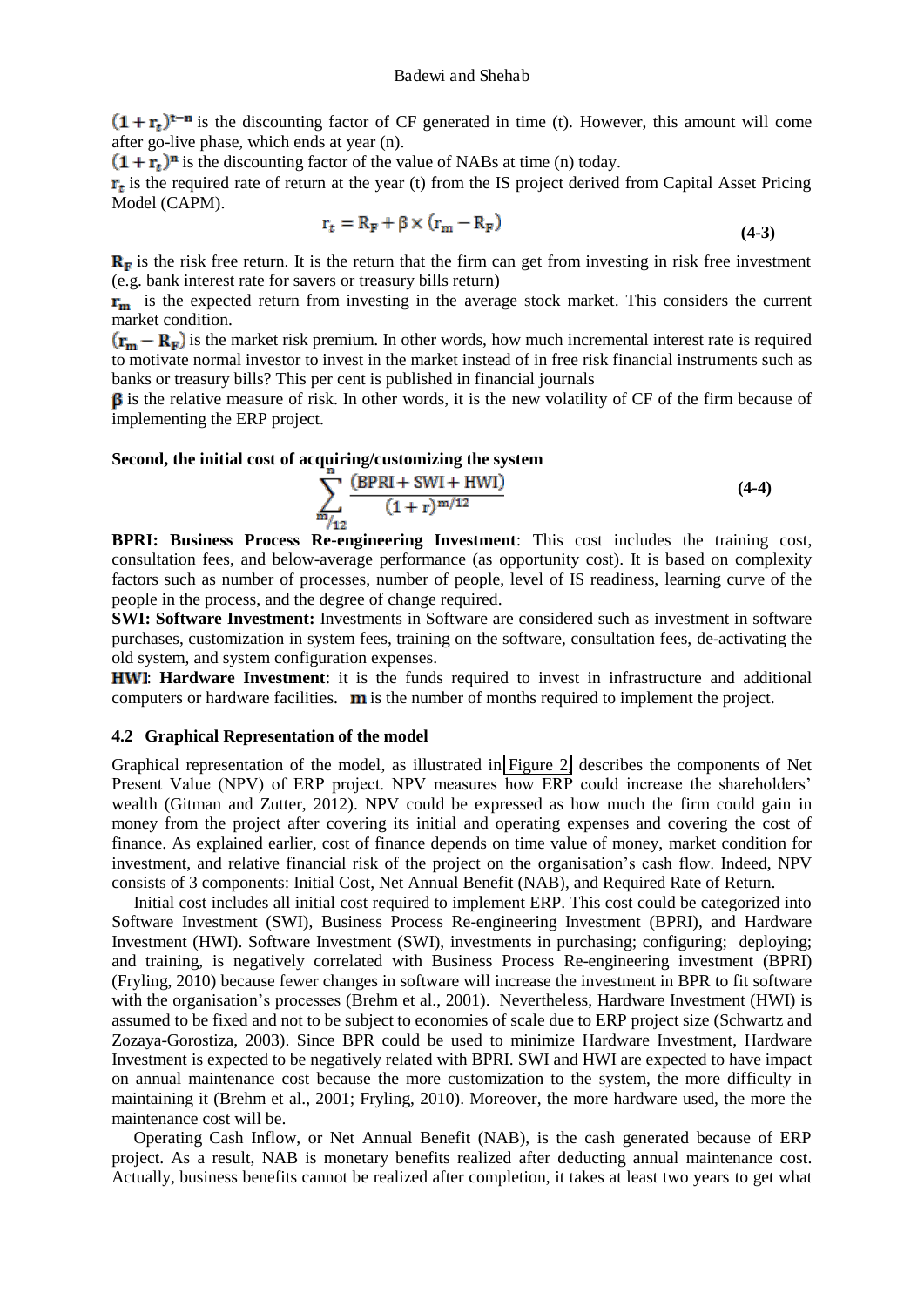is aimed to from it (Cline and Guynes, 2001). Logically, as illustrated in [Figure 2,](#page-4-0) the performance, business benefits emerged from ERP system, will decline short after implementation, then it will increase across the time to a certain limit and finally stabilized at this level.

Cost of Capital, according to CAPM, consists of free risk interest rate, market rate, and financial risk of the project (Sharpe, 1964). Shareholders push board of directors to make a return on their investment at least equal to free risk interest rate (e.g. banks) adding to it the compensation for the additional relative risk of this investment to the firm current risk level (Gitman and Zutter, 2012). Although ERP project has many risks, financial risks only are considered. According to portfolio theory, the more you invest in divers assets the less the risks you care because if one asset increases the performance to abnormal level, the other asset will have a diverse effect. At the end, the sum effects of different assets are zero in terms of variations from the expected productivity. Consequently, the risks related to ERP project in itself is ignored because it will be compensated by other projects in the organisation or it will be compensated between subprojects in ERP. Nevertheless, ERP project has other type of risk, which is the financial risk.

Risk is a deviation from expectation. Consequently, the higher the deviation, the higher the risk will be. Based on this premise, if ERP project could affect the volatility of cash flow, it will have a financial risk. Volatility is a function of the leverage in organisation performance due to the new asset, ERP project. This leverage is expected because ERP project could increase the performance to abnormal level or decline it to abnormal level. This risk is very high at the beginning of the project but it starts to decline after that. Consequently, the financial risk should decline across the time followed by a decline in the cost of capital.



Figure 2: The CoBeFR Model

#### **5 CONCLUSION**

Since ERP is a huge project, its business case should be clearly stated. Traditional business case, which puts benefits and costs in a straightforward way, should consider the interrelationships between different cost components and their impacts on benefits emergence. Moreover, cost of finance, with taking into consideration financial risk, should be addressed in the planning process of ERP implementation. The CoBeFR model will help decision makers in identifying the relationships between costs, benefits, and financial risks to see the impact of ERP on the organisation value. The next step in this research is to start working in case studies to modify and enhance the model.

#### **ACKNOWLEDGMENT**

Egyptian Government and Cranfield University are thanked for funding this research project.